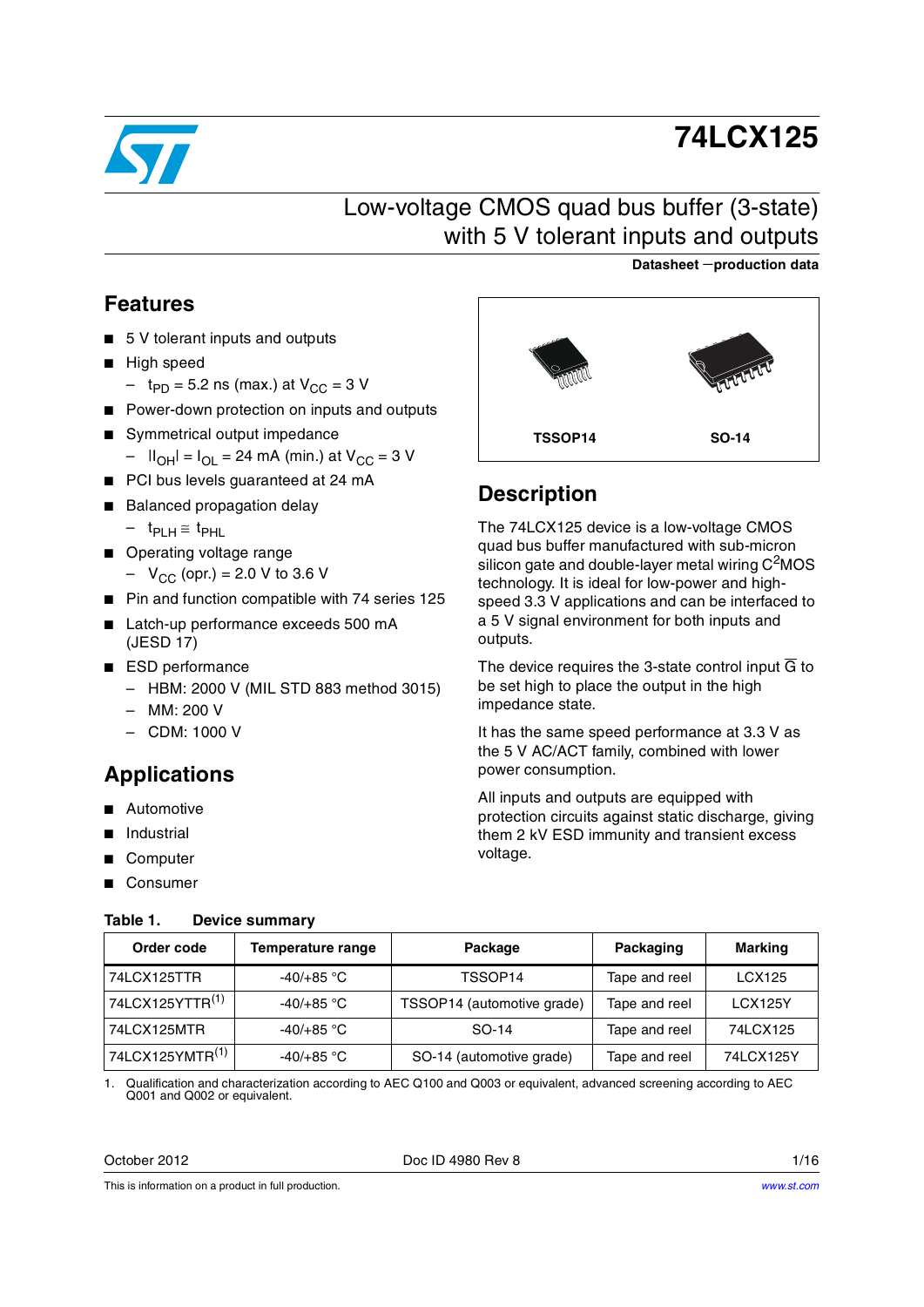# **Contents**

| $\mathbf{1}$            |     |  |
|-------------------------|-----|--|
| $\mathbf 2$             |     |  |
|                         | 2.1 |  |
|                         | 2.2 |  |
|                         | 2.3 |  |
| 3                       |     |  |
|                         |     |  |
| $\overline{\mathbf{4}}$ |     |  |
| 5                       |     |  |
| 6                       |     |  |
| $\overline{7}$          |     |  |
| 8                       |     |  |

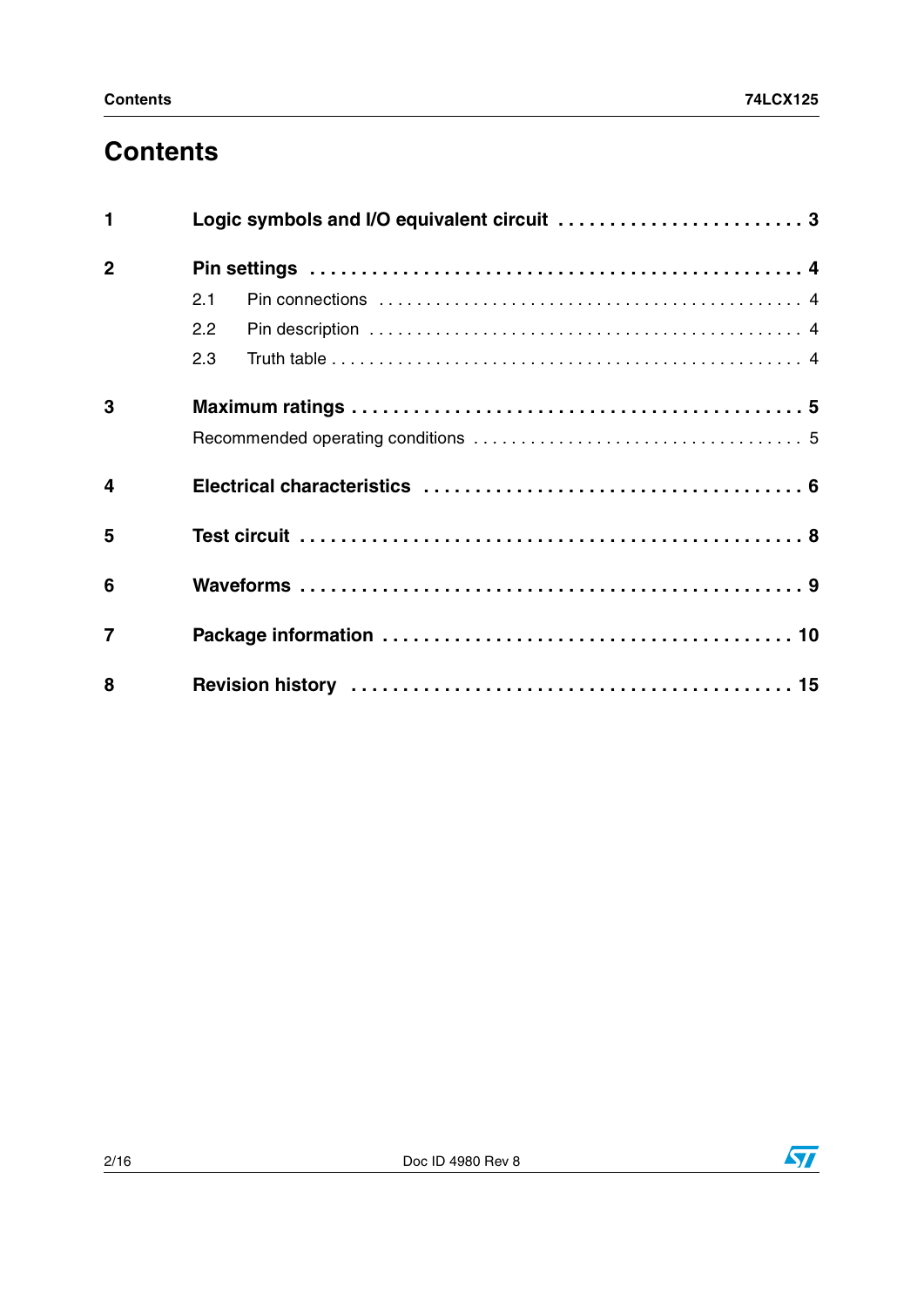## <span id="page-2-0"></span>**1 Logic symbols and I/O equivalent circuit**









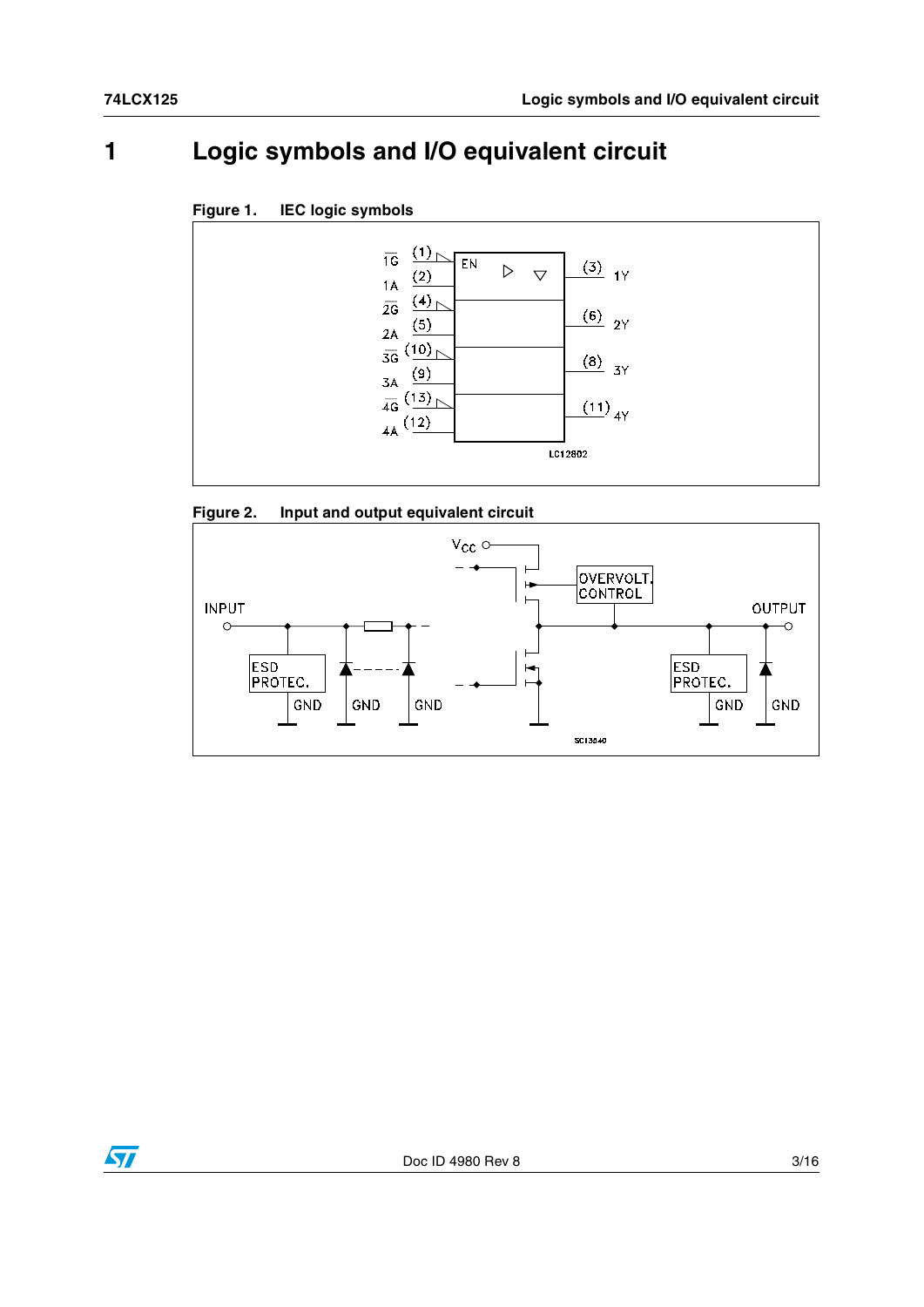## <span id="page-3-0"></span>**2 Pin settings**

### <span id="page-3-1"></span>**2.1 Pin connections**





## <span id="page-3-2"></span>**2.2 Pin description**

#### Table 2. **Pin description**

| <b>Pin number</b><br>Symbol    |                                    | Name and function       |  |  |
|--------------------------------|------------------------------------|-------------------------|--|--|
| 1, 4, 10, 13                   | $1\overline{G}$ TO $4\overline{G}$ | Output enable input     |  |  |
| <b>1A TO 4A</b><br>2, 5, 9, 12 |                                    | Data inputs             |  |  |
| 3, 6, 8, 11                    | <b>1Y TO 4Y</b>                    | Data outputs            |  |  |
|                                | GND                                | Ground (0 V)            |  |  |
| 14                             | $V_{\rm CC}$                       | Positive supply voltage |  |  |

## <span id="page-3-3"></span>**2.3 Truth table**

#### Table 3. **Truth table**

| <b>Inputs</b>   | Output |           |
|-----------------|--------|-----------|
| A               | G      |           |
| $\mathbf{y}(1)$ | ш      | $7^{(2)}$ |
|                 |        |           |
| Н               |        |           |

1. "Do not care".

2. High impedance.

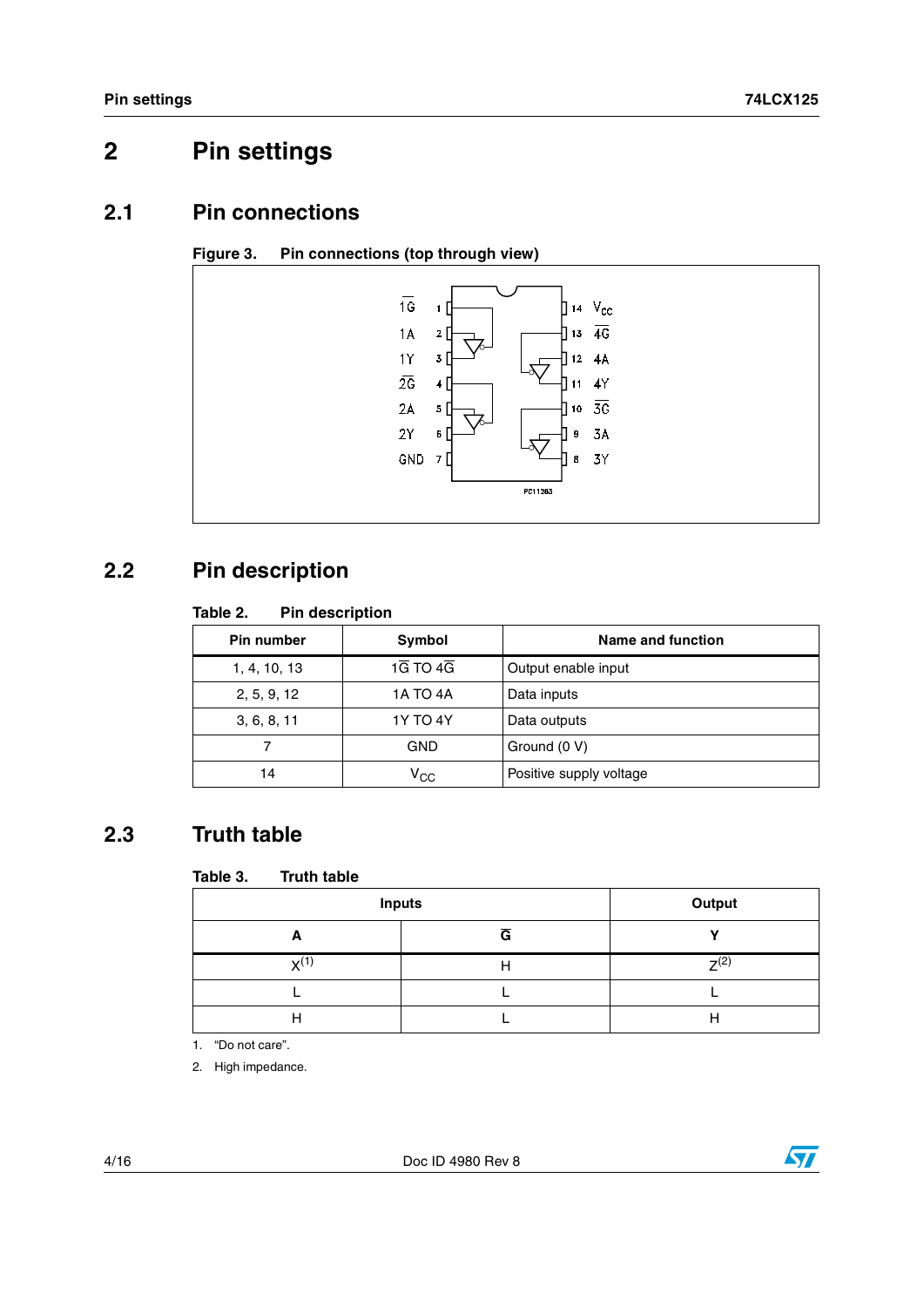## <span id="page-4-0"></span>**3 Maximum ratings**

Stressing the device above the rating listed in *[Table 4: Absolute maximum ratings](#page-4-2)* may cause permanent damage to the device. These are stress ratings only and operation of the device at these or any other conditions above those indicated in *[Table 5: Recommended](#page-4-3)  [operating conditions](#page-4-3)* of this specification is not implied. Exposure to absolute maximum rating conditions for extended periods may affect device reliability.

| Symbol           | <b>Parameter</b>                                     | Value                  | Unit        |
|------------------|------------------------------------------------------|------------------------|-------------|
| $V_{CC}$         | Supply voltage                                       | $-0.5$ to $+7.0$       | v           |
| $V_{\parallel}$  | DC input voltage                                     | $-0.5$ to $+7.0$       | v           |
| $V_{\rm O}$      | DC output voltage ( $V_{CC} = 0 V$ )                 | $-0.5$ to $+7.0$       | v           |
| $V_{\rm O}$      | DC output voltage (high or low state) <sup>(1)</sup> | -0.5 to $V_{CC}$ + 0.5 | v           |
| <sup>I</sup> IK  | DC input diode current                               | $-50$                  | mA          |
| $I_{OK}$         | DC output diode current <sup>(2)</sup>               | -50                    | mA          |
| I <sub>O</sub>   | DC output current                                    | ±50                    | mA          |
| $I_{\rm CC}$     | DC supply current per supply pin                     | ±100                   | mA          |
| <sup>I</sup> GND | DC ground current per supply pin                     | ±100                   | mA          |
| $T_{\text{stg}}$ | Storage temperature                                  | $-65$ to $+150$        | $^{\circ}C$ |
| T <sub>L</sub>   | Lead temperature (10 sec.)                           | 300                    | $^{\circ}C$ |

<span id="page-4-2"></span>

| Table 4. | Absolute maximum ratings |  |
|----------|--------------------------|--|
|          |                          |  |

1.  $I<sub>O</sub>$  absolute maximum rating must be observed.

2.  $V_O < GND$ .

### <span id="page-4-1"></span>**Recommended operating conditions**

#### <span id="page-4-3"></span>Table 5. **Table 5. Recommended operating conditions**

| Symbol              | <b>Parameter</b>                                            | Value                 | Unit |
|---------------------|-------------------------------------------------------------|-----------------------|------|
| $V_{CC}$            | Supply voltage <sup>(1)</sup>                               | $2.0 \text{ to } 3.6$ | v    |
| $V_1$               | Input voltage                                               | $0$ to 5.5            | v    |
| $V_{\rm O}$         | Output voltage ( $V_{CC}$ = 0 V)                            | $0$ to 5.5            | v    |
| $V_{\rm O}$         | Output voltage (high or low state)                          | 0 to $V_{CC}$         | v    |
| $I_{OH}$ , $I_{OL}$ | High or low level output current ( $V_{CC}$ = 3.0 to 3.6 V) | $+24$                 | mA   |
| $I_{OH}$ , $I_{OL}$ | High or low level output current ( $V_{CC}$ = 2.7 V)        | ±12                   | mA   |
| dt/dv               | Input rise and fall time $^{(2)}$                           | $0$ to 10             | ns/V |

1. Truth table guaranteed: 1.5 V to 3.6 V.

2.  $V_{IN}$  from 0.8 V to 2 V at  $V_{CC} = 3.0$  V.

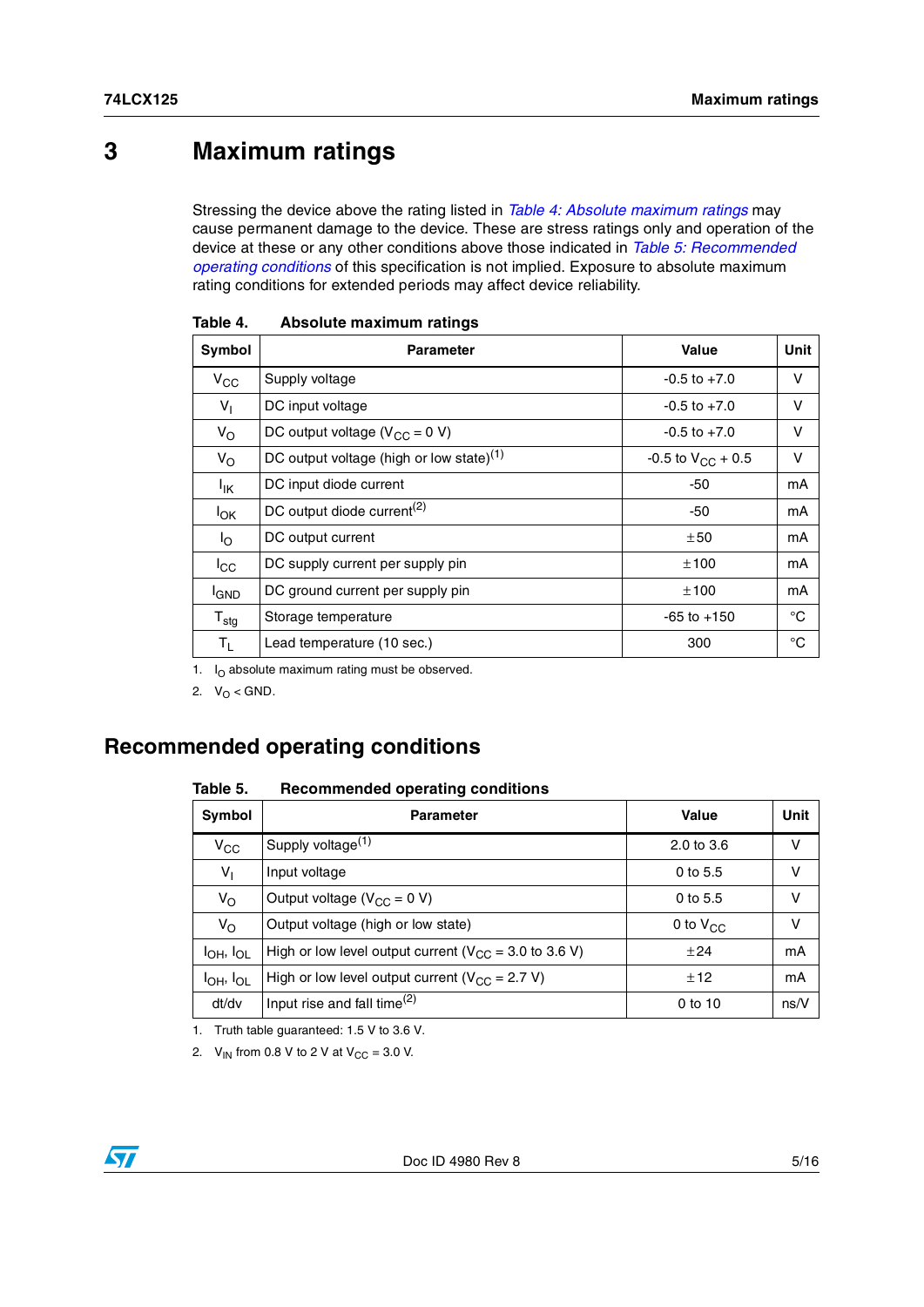# <span id="page-5-0"></span>**4 Electrical characteristics**

|                            |                                          |            | <b>Test condition</b>                               | <b>Value</b>       |      | Unit |  |
|----------------------------|------------------------------------------|------------|-----------------------------------------------------|--------------------|------|------|--|
| Symbol                     | <b>Parameter</b>                         | $V_{CC}$   |                                                     | -40 to 85 °C       |      |      |  |
|                            |                                          | (V)        |                                                     | Min.               | Max. |      |  |
| $V_{\text{IH}}$            | High level input voltage                 | 2.7 to 3.6 |                                                     | 2.0                |      | V    |  |
| $V_{IL}$                   | Low level input voltage                  |            |                                                     |                    | 0.8  | v    |  |
|                            |                                          | 2.7 to 3.6 | $I_{\Omega}$ = -100 µA                              | $V_{\rm CC}$ - 0.2 |      |      |  |
| $\mathsf{V}_{\mathsf{OH}}$ | High level output                        | 2.7        | $I_{O} = -12$ mA                                    | 2.2                |      | v    |  |
|                            | voltage                                  | 3.0        | $I_{\rm O}$ = -18 mA                                | 2.4                |      |      |  |
|                            |                                          |            | $I_{O} = -24$ mA                                    | 2.2                |      |      |  |
|                            | Low level output<br>voltage              | 2.7 to 3.6 | $I_{\text{O}} = 100 \mu A$                          |                    | 0.2  |      |  |
|                            |                                          | 2.7        | $I_{\Omega}$ = 12 mA                                |                    | 0.4  | v    |  |
| $V_{OL}$                   |                                          | 3.0        | $I_{O}$ = 16 mA                                     |                    | 0.4  |      |  |
|                            |                                          |            | $I_{\Omega} = 24 \text{ mA}$                        |                    | 0.55 |      |  |
| η.                         | Input leakage current                    | 2.7 to 3.6 | $V_1 = 0$ to 5.5 V                                  |                    | ±5   | μA   |  |
| $I_{off}$                  | Power OFF leakage<br>current             | $\Omega$   | $V_1$ or $V_0 = 5.5$ V                              |                    | 10   | μA   |  |
| $I_{OZ}$                   | High Impedance<br>output leakage current | 2.7 to 3.6 | $V_I = V_{IH}$ or $V_{IL}$<br>$V_O = 0$ to $V_{CC}$ |                    | ±5   | μA   |  |
|                            | Quiescent supply                         | 2.7 to 3.6 | $V_1 = V_{CC}$ or GND                               |                    | 10   | μA   |  |
| $I_{\rm CC}$               | current                                  |            | V <sub>1</sub> or V <sub>O</sub> = 3.6 to 5.5 V     |                    | ±10  |      |  |
| $\Delta I_{CC}$            | I incr. per input                        | 2.7 to 3.6 | $V_{IH} = V_{CC} - 0.6 V$                           |                    | 500  | μA   |  |

#### Table 7. **Dynamic switching characteristics**

| Symbol           |                    | <b>Test condition</b>      | <b>Value</b>                                                            |      |               |      |      |
|------------------|--------------------|----------------------------|-------------------------------------------------------------------------|------|---------------|------|------|
|                  | <b>Parameter</b>   | $\mathsf{v}_{\mathsf{cc}}$ |                                                                         |      | $T_A = 25 °C$ |      | Unit |
|                  |                    | (V)                        |                                                                         | Min. | Typ.          | Max. |      |
| V <sub>OLP</sub> | Dynamic low level  | 3.3                        | $C_L = 50 \text{ pF}$<br>$V_{IL} = 0 \text{ V}, V_{IH} = 3.3 \text{ V}$ |      | 0.8           |      | v    |
| V <sub>OLV</sub> | quiet output $(1)$ |                            |                                                                         |      | $-0.8$        |      |      |

1. Number of outputs defined as "n". Measured with "n-1" outputs switching from HIGH to LOW or LOW to HIGH. The remaining output is measured in the LOW state.

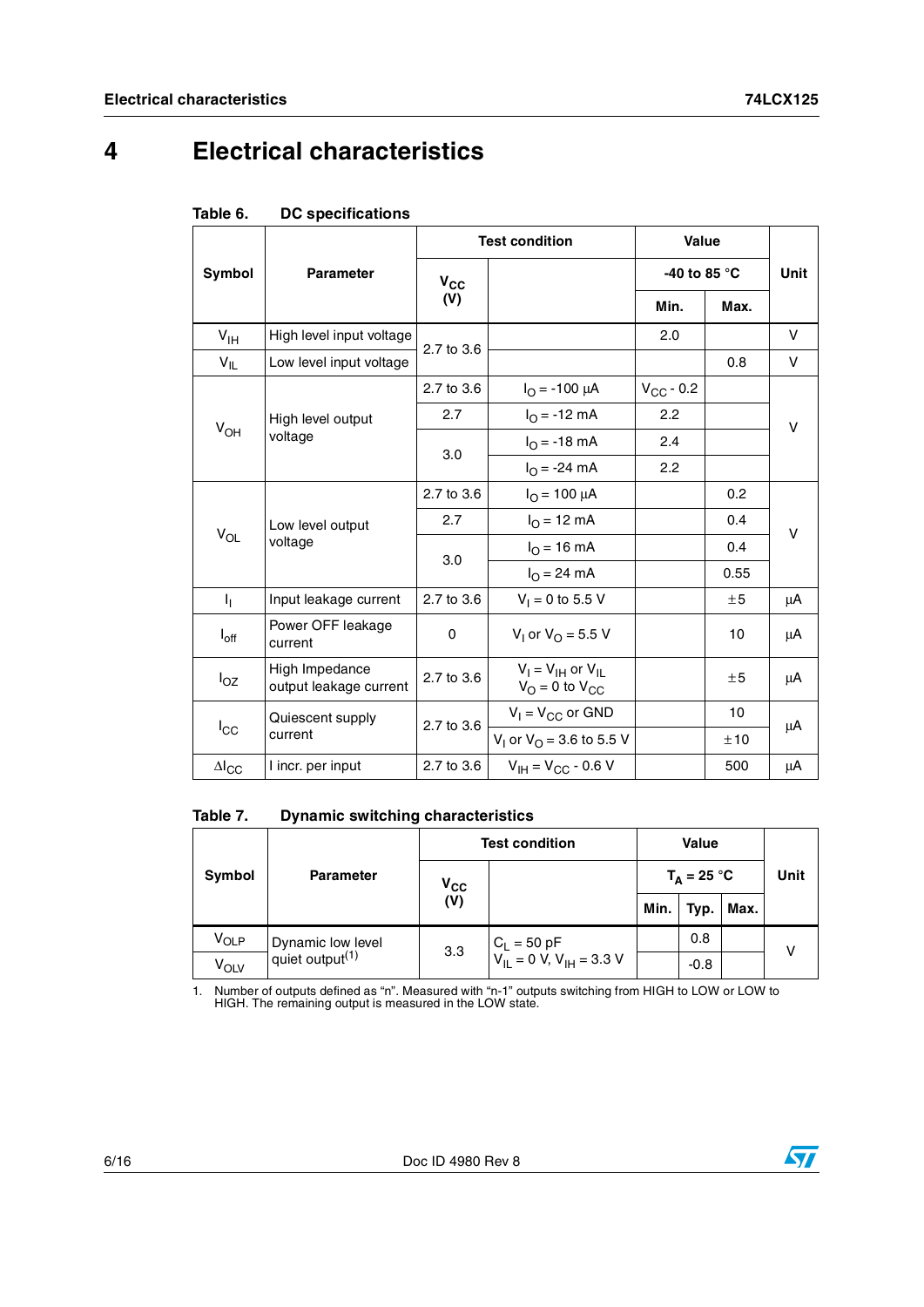|                                        |                                                 | <b>Test condition</b> |                                    |            |                     | Value                  |      |      |
|----------------------------------------|-------------------------------------------------|-----------------------|------------------------------------|------------|---------------------|------------------------|------|------|
| Symbol                                 | <b>Parameter</b>                                |                       | $V_{CC}$<br>$c_{L}$<br>(V)<br>(pF) | $R_L$      | $t_s = t_r$<br>(ns) | -40 to 85 $^{\circ}$ C |      | Unit |
|                                        |                                                 |                       |                                    | $(\Omega)$ |                     | Min.                   | Max. |      |
| t <sub>PLH</sub> , t <sub>PHL</sub>    | Propagation delay<br>time                       | 2.7                   | 50                                 | 500        | 2.5                 |                        | 6.0  | ns   |
|                                        |                                                 | 3.0 to 3.6            |                                    |            |                     | 1.0                    | 5.2  |      |
| t <sub>PZL</sub> , t <sub>PZH</sub>    | Output enable<br>time to HIGH and<br>LOW level  | 2.7                   | 50                                 | 500        | 2.5                 | 1.0                    | 6.0  | ns   |
|                                        |                                                 | 3.0 to 3.6            |                                    |            |                     | 1.0                    | 5.0  |      |
|                                        | Output disable<br>time to HIGH and<br>LOW level | 2.7                   |                                    |            | 2.5<br>500          | 1.0                    | 6.0  | ns   |
| $t_{PLZ}$ , $t_{PHZ}$                  |                                                 | 3.0 to 3.6            | 50                                 |            |                     | 1.0                    | 5.0  |      |
| <sup>t</sup> OSLH<br>t <sub>OSHL</sub> | Output to output<br>skew time $(1)$ $(2)$       | 3.0 to 3.6            | 50                                 | 500        | 2.5                 |                        | 1.0  | ns   |

Table 8. **Table 8. AC electrical characteristics**

1. Skew is defined as the absolute value of the difference between the actual propagation delay for any two outputs of the same device switching in the same direction, either HIGH or LOW (t<sub>OSLH</sub> =  $|t_{PLHm} - t_{PLHm}|$ ,  $t_{\text{OSHL}} = | t_{\text{PHLm}} - t_{\text{PHLn}} |$ ).

2. Parameter guaranteed by design.

#### Table 9. **Table 9. Capacitive characteristics**

|           |                                                 |                            | <b>Test condition</b>                                       | Value         |      |      |      |
|-----------|-------------------------------------------------|----------------------------|-------------------------------------------------------------|---------------|------|------|------|
| Symbol    | <b>Parameter</b>                                | $\mathsf{v}_{\mathsf{cc}}$ |                                                             | $T_A = 25 °C$ |      |      | Unit |
|           |                                                 | (V)                        |                                                             | Min.          | Typ. | Max. |      |
| $C_{IN}$  | Input capacitance                               | 3.3                        | $V_{IN}$ = 0 to $V_{CC}$                                    |               | 5    |      | pF   |
| $C_{OUT}$ | Output capacitance                              | 3.3                        | $V_{IN}$ = 0 to $V_{CC}$                                    |               | 10   |      | pF   |
| $C_{PD}$  | Power dissipation<br>capacitance <sup>(1)</sup> | 3.3                        | $f_{IN}$ = 10 MHz<br>V <sub>IN</sub> = 0 or V <sub>CC</sub> |               | 37   |      | pF   |

1. C<sub>PD</sub> is defined as the value of the IC's internal equivalent capacitance which is calculated from the operating current consumption without load. (Refer to *[Table 10: Test circuit](#page-7-1)*. Average operating current can be ob

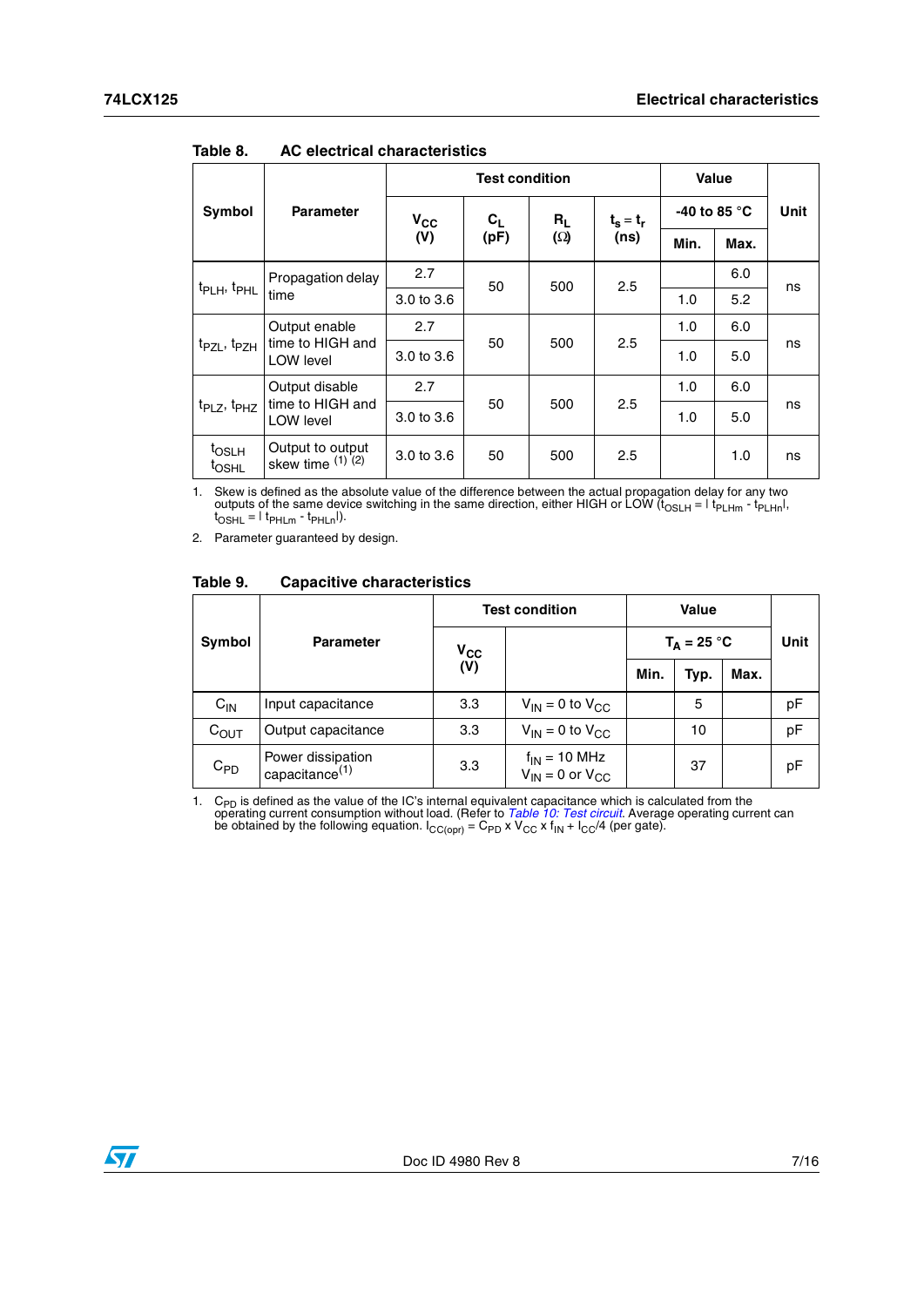# <span id="page-7-0"></span>**5 Test circuit**





### <span id="page-7-1"></span>**Table 10. Test circuit**

| <b>Test</b>                         | <b>Switch</b> |
|-------------------------------------|---------------|
| t <sub>PLH</sub> , t <sub>PHL</sub> | Open          |
| t <sub>PZL</sub> , t <sub>PLZ</sub> | 6 V           |
| t <sub>PZH</sub> , t <sub>PHZ</sub> | <b>GND</b>    |

*Note: CL = 50 pF or equivalent (includes jig and probe capacitance)*

*RL = 500* Ω *or equivalent*

 $R_T = Z_{OUT}$  of pulse generator (typically 50  $\Omega$ ).

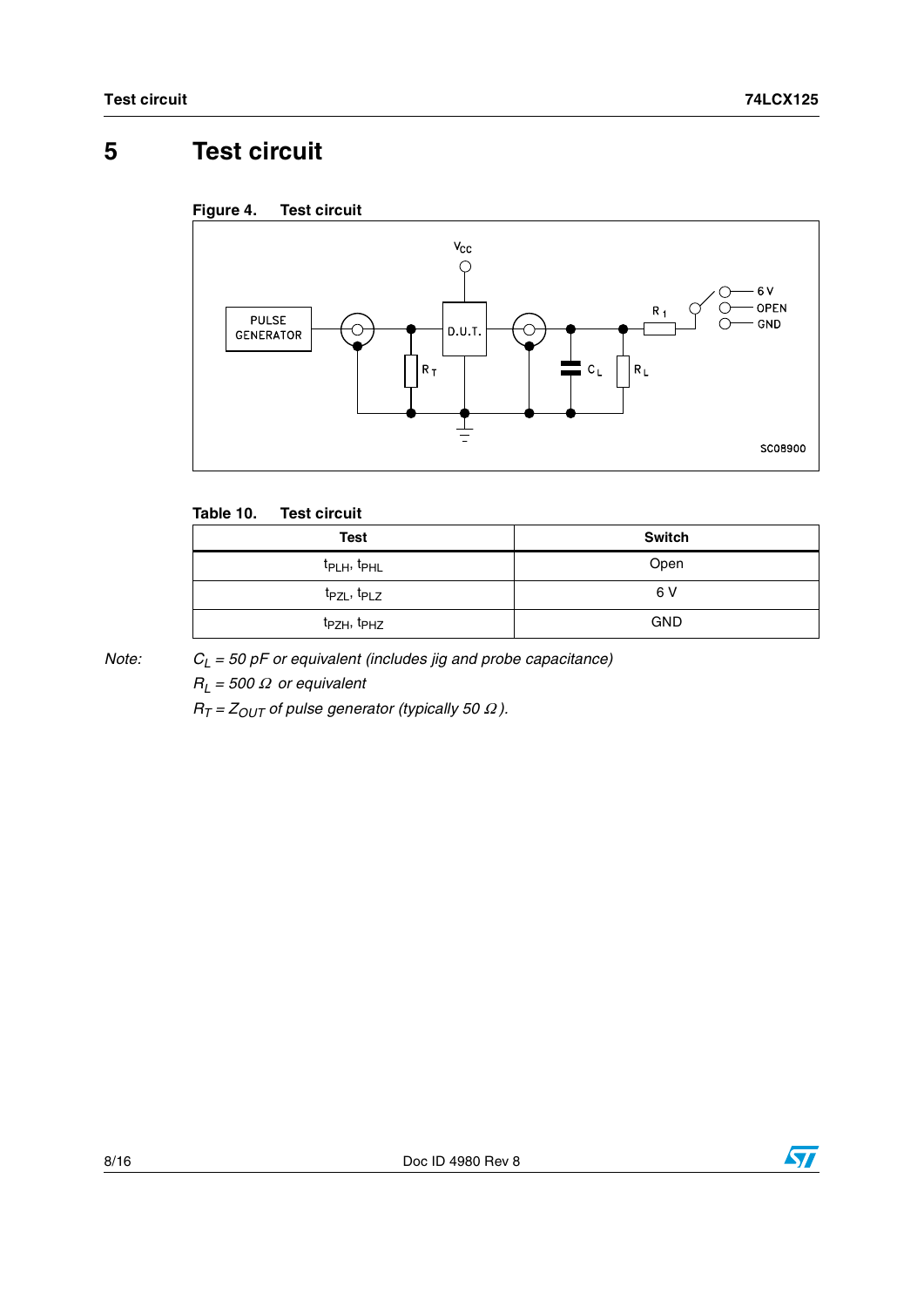## <span id="page-8-0"></span>**6 Waveforms**



**Figure 5. Propagation delay (f = 1 MHz; 50% duty cycle)** 





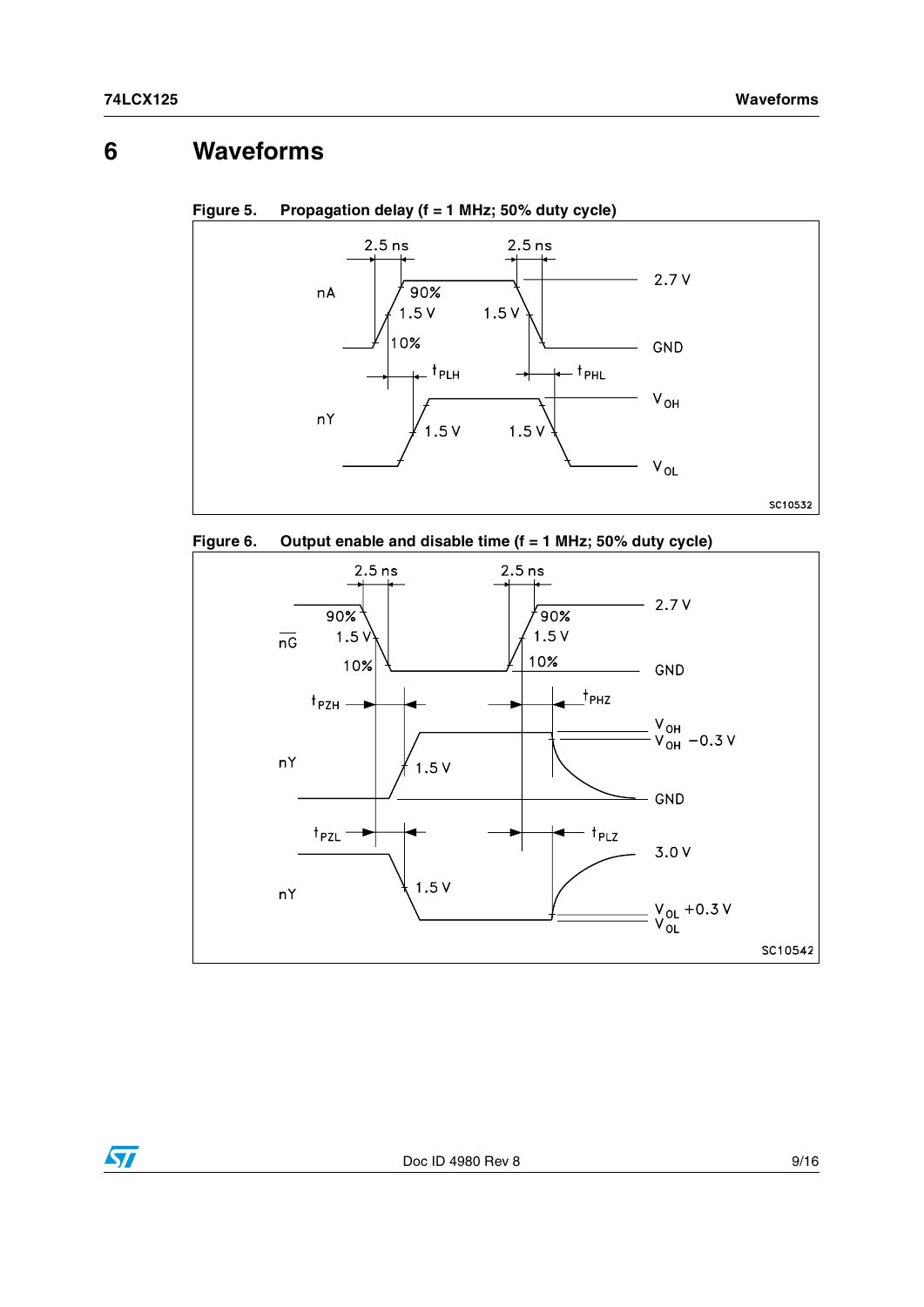## <span id="page-9-0"></span>**7 Package information**

In order to meet environmental requirements, ST offers these devices in different grades of ECOPACK® packages, depending on their level of environmental compliance. ECOPACK specifications, grade definitions and product status are available at: *[www.st.com](http://www.st.com)*. ECOPACK is an ST trademark.

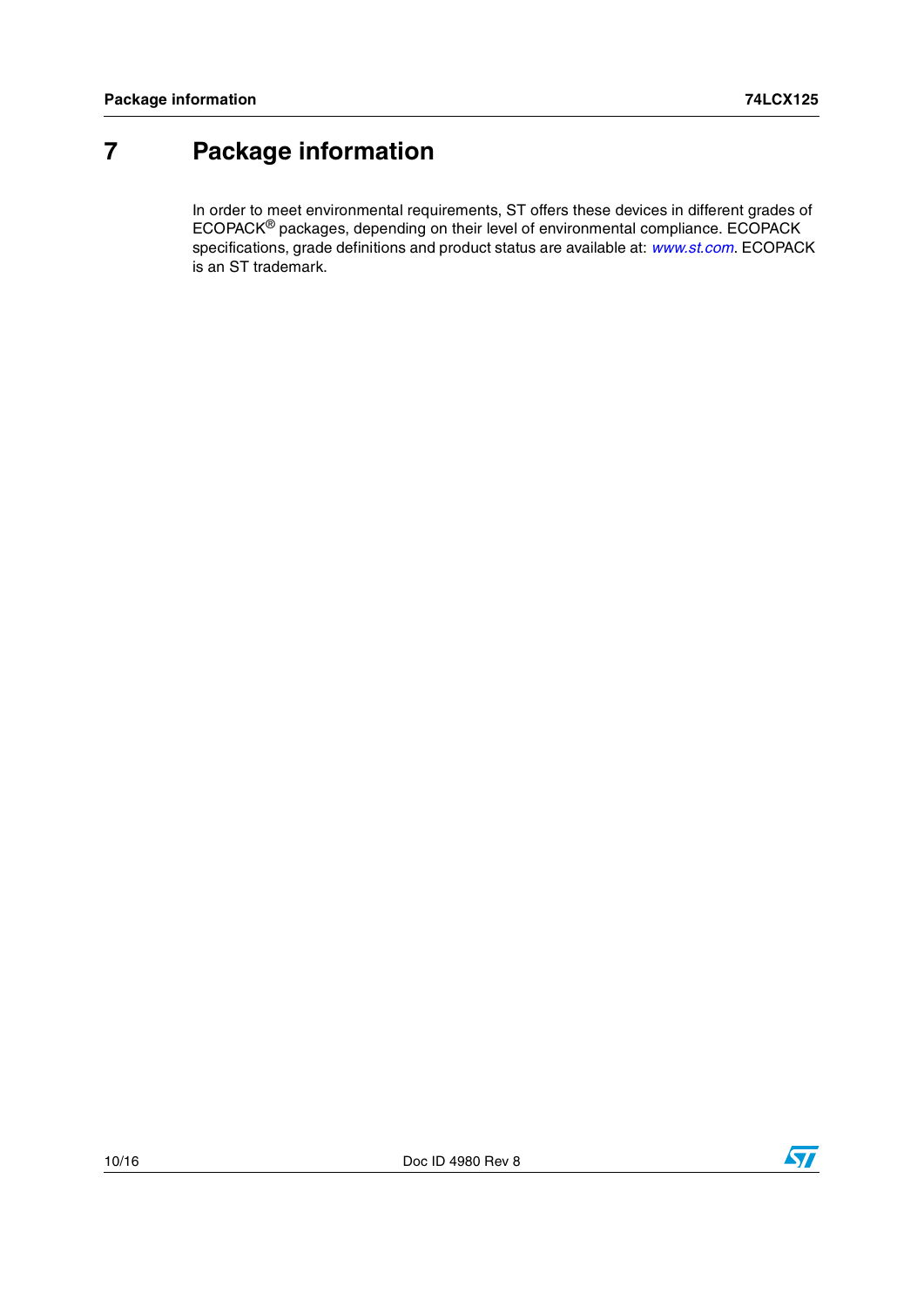



### **Table 11. SO-14 package mechanical data**

|                | <b>Dimensions</b> |      |             |             |       |             |  |
|----------------|-------------------|------|-------------|-------------|-------|-------------|--|
| Symbol         |                   | mm   |             |             | inch  |             |  |
|                | Min.              | Typ. | Max.        | Min.        | Typ.  | Max.        |  |
| A              | 1.35              |      | 1.75        | 0.053       |       | 0.069       |  |
| A <sub>1</sub> | 0.1               |      | 0.25        | 0.004       |       | 0.010       |  |
| A2             | 1.10              |      | 1.65        | 0.043       |       | 0.065       |  |
| B              | 0.33              |      | 0.51        | 0.013       |       | 0.020       |  |
| C              | 0.19              |      | 0.25        | 0.007       |       | 0.010       |  |
| D              | 8.55              |      | 8.75        | 0.337       |       | 0.344       |  |
| Е              | 3.8               |      | 4.0         | 0.150       |       | 0.157       |  |
| e              |                   | 1.27 |             |             | 0.050 |             |  |
| H              | 5.8               |      | 6.2         | 0.228       |       | 0.244       |  |
| h              | 0.25              |      | 0.50        | 0.010       |       | 0.020       |  |
| L              | 0.4               |      | 1.27        | 0.016       |       | 0.050       |  |
| k              | $0^{\circ}$       |      | $8^{\circ}$ | $0^{\circ}$ |       | $8^{\circ}$ |  |
| ddd            |                   |      | 0.100       |             |       | 0.004       |  |

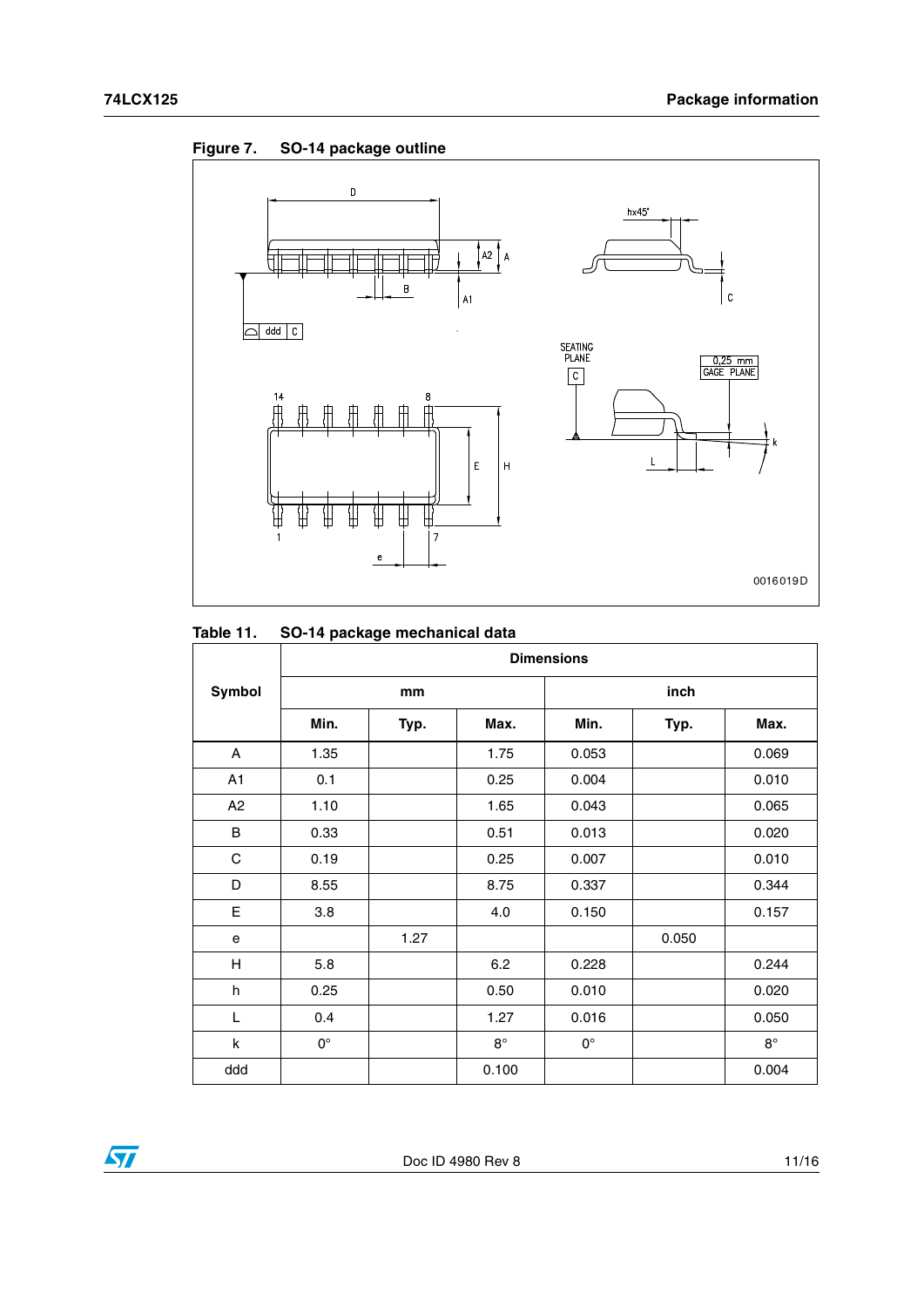

| Table 12. | TSSOP14 package mechanical data |
|-----------|---------------------------------|
|-----------|---------------------------------|

|                | <b>Dimensions</b> |          |             |             |            |             |  |  |
|----------------|-------------------|----------|-------------|-------------|------------|-------------|--|--|
| Symbol         | mm                |          |             | inch        |            |             |  |  |
|                | Min.              | Typ.     | Max.        | Min.        | Typ.       | Max.        |  |  |
| A              |                   |          | 1.2         |             |            | 0.047       |  |  |
| A <sub>1</sub> | 0.05              |          | 0.15        | 0.002       | 0.004      | 0.006       |  |  |
| A2             | 0.8               | 1        | 1.05        | 0.031       | 0.039      | 0.041       |  |  |
| b              | 0.19              |          | 0.30        | 0.007       |            | 0.012       |  |  |
| c              | 0.09              |          | 0.20        | 0.004       |            | 0.0089      |  |  |
| D              | 4.9               | 5        | 5.1         | 0.193       | 0.197      | 0.201       |  |  |
| E              | 6.2               | 6.4      | 6.6         | 0.244       | 0.252      | 0.260       |  |  |
| E <sub>1</sub> | 4.3               | 4.4      | 4.48        | 0.169       | 0.173      | 0.176       |  |  |
| e              |                   | 0.65 BSC |             |             | 0.0256 BSC |             |  |  |
| K              | $0^{\circ}$       |          | $8^{\circ}$ | $0^{\circ}$ |            | $8^{\circ}$ |  |  |
| L              | 0.45              | 0.60     | 0.75        | 0.018       | 0.024      | 0.030       |  |  |

## **Figure 8. TSSOP14 package outline**



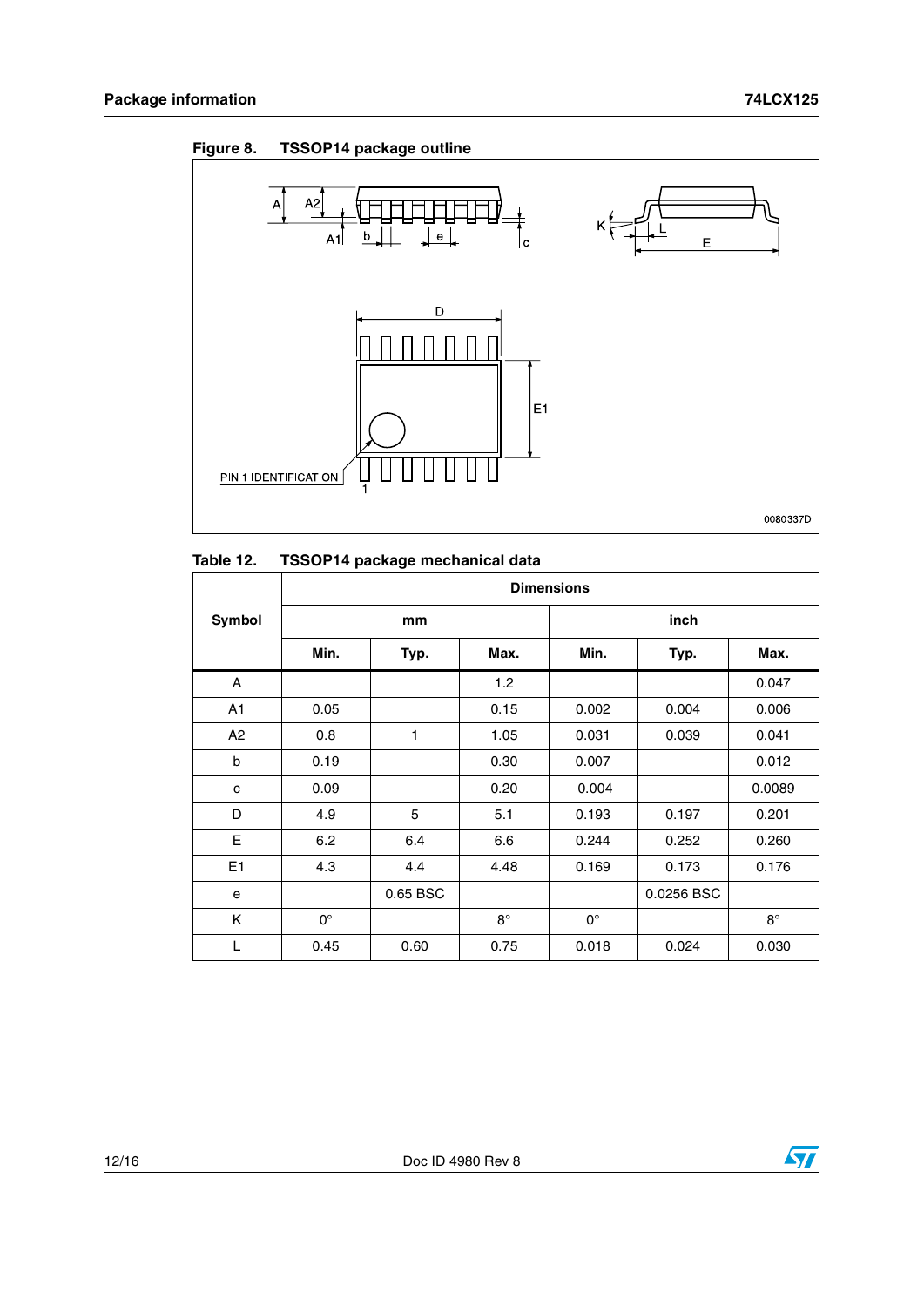

Drawing is not in scale.

|        | <b>Dimensions</b> |      |      |       |      |        |  |
|--------|-------------------|------|------|-------|------|--------|--|
| Symbol | mm                |      |      | inch  |      |        |  |
|        | Min.              | Typ. | Max. | Min.  | Typ. | Max.   |  |
| A      |                   |      | 330  |       |      | 12.992 |  |
| С      | 12.8              |      | 13.2 | 0.504 |      | 0.519  |  |
| D      | 20.2              |      |      | 0.795 |      |        |  |
| N      | 60                |      |      | 2.362 |      |        |  |
| T      |                   |      | 22.4 |       |      | 0.882  |  |
| Ao     | 6.4               |      | 6.6  | 0.252 |      | 0.260  |  |
| Bo     | 9                 |      | 9.2  | 0.354 |      | 0.362  |  |
| Ko     | 2.1               |      | 2.3  | 0.082 |      | 0.090  |  |
| Po     | 3.9               |      | 4.1  | 0.153 |      | 0.161  |  |
| P      | 7.9               |      | 8.1  | 0.311 |      | 0.319  |  |

| Table 13. | Tape and reel SO-14 mechanical data |
|-----------|-------------------------------------|
|-----------|-------------------------------------|

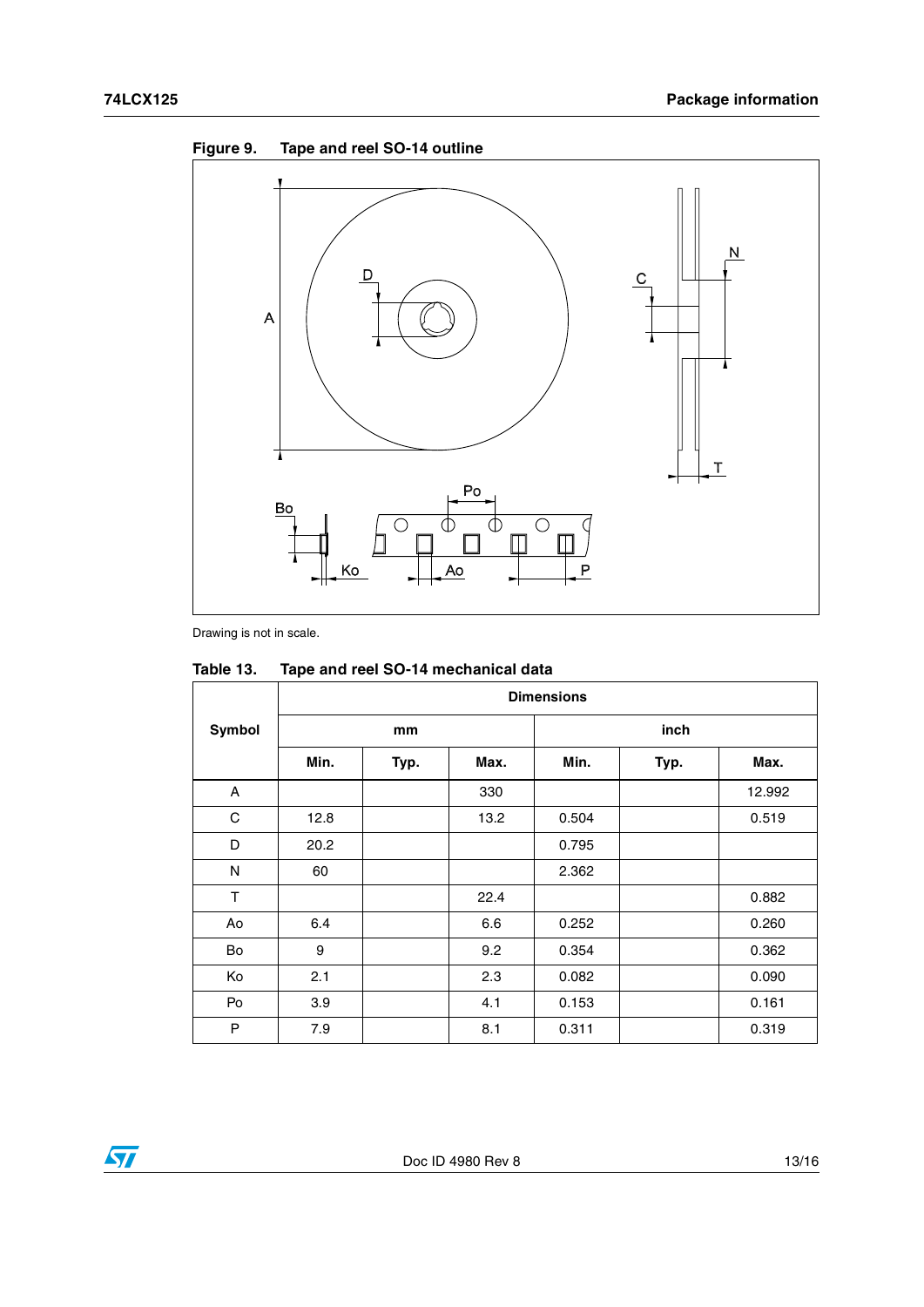



Drawing is not in scale.

|        | <b>Dimensions</b> |      |      |       |      |        |  |  |
|--------|-------------------|------|------|-------|------|--------|--|--|
| Symbol |                   | mm   |      |       | inch |        |  |  |
|        | Min.              | Typ. | Max. | Min.  | Typ. | Max.   |  |  |
| A      |                   |      | 330  |       |      | 12.992 |  |  |
| С      | 12.8              |      | 13.2 | 0.504 |      | 0.519  |  |  |
| D      | 20.2              |      |      | 0.795 |      |        |  |  |
| N      | 60                |      |      | 2.362 |      |        |  |  |
| T      |                   |      | 22.4 |       |      | 0.882  |  |  |
| Ao     | 6.7               |      | 6.9  | 0.264 |      | 0.272  |  |  |
| Bo     | 5.3               |      | 5.5  | 0.209 |      | 0.217  |  |  |
| Ko     | 1.6               |      | 1.8  | 0.063 |      | 0.071  |  |  |
| Po     | 3.9               |      | 4.1  | 0.153 |      | 0.161  |  |  |
| P      | 7.9               |      | 8.1  | 0.311 |      | 0.319  |  |  |

. **Table 14. Tape and reel TSSOP14 mechanical data**

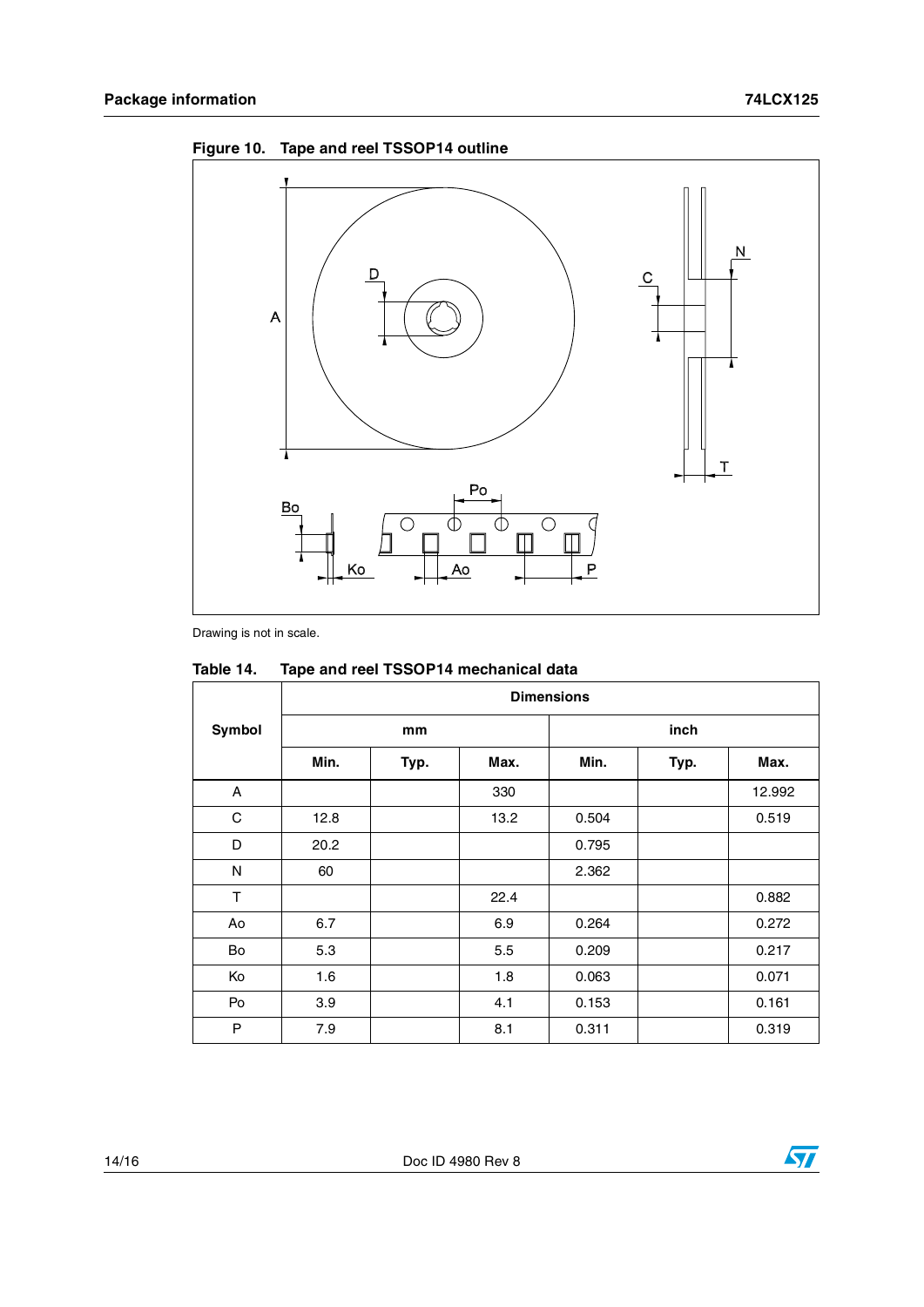# <span id="page-14-0"></span>**8 Revision history**

| Table 15. | <b>Document revision history</b> |  |
|-----------|----------------------------------|--|
|-----------|----------------------------------|--|

| Date        | <b>Revision</b> | Changes                                                                                                                                                                                                                                                                                                                                                                                  |
|-------------|-----------------|------------------------------------------------------------------------------------------------------------------------------------------------------------------------------------------------------------------------------------------------------------------------------------------------------------------------------------------------------------------------------------------|
| 15-Sep-2004 | 5               | Ordering codes revision - pag. 1                                                                                                                                                                                                                                                                                                                                                         |
| 13-Jul-2006 | 6               | New template, temperature ranges updated                                                                                                                                                                                                                                                                                                                                                 |
| 20-Jun-2012 | 7               | Added <i>Applications on page 1</i><br>Updated Table 1: Device summary on page 1<br>Updated T <sub>op</sub> in Table 5: Recommended operating conditions<br>Updated ECOPACK® text in Section 7: Package information<br>Minor textual updates                                                                                                                                             |
| 02-Oct-2012 | 8               | Updated ESD performance in Features (updated HBM and MM,<br>added CDM).<br>Added 74LCX125YMTR device and "Marking" to Table 1, updated<br>temperature range and note 1.<br>Updated <i>Section 3: Maximum ratings</i> (added cross-references).<br>Removed "Operating temperature" from Table 5.<br>Reformatted Section 7: Package information.<br>Minor corrections throughout document. |